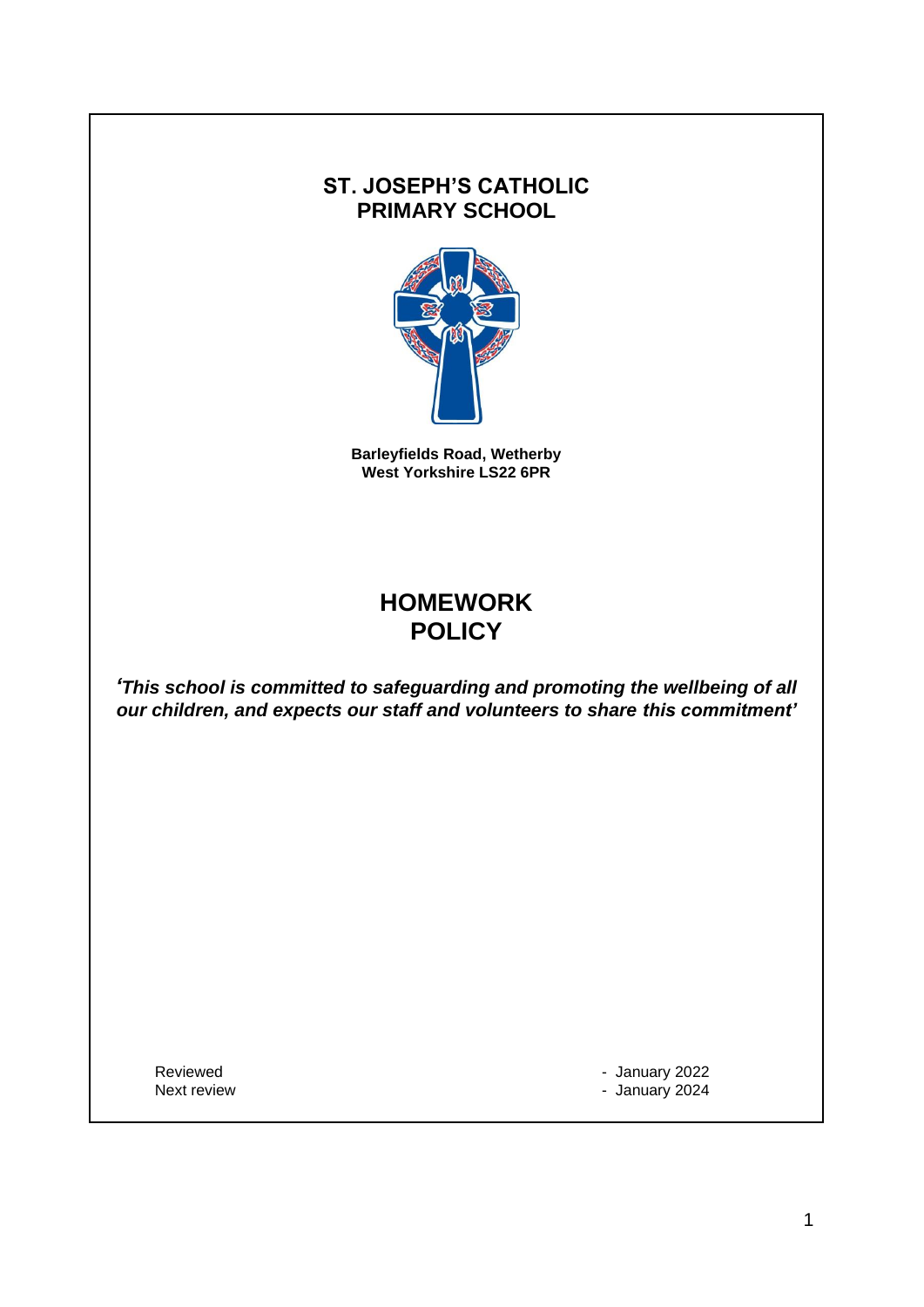# **St. Joseph's Catholic Primary School Homework Policy**



#### Definition of Homework

Homework is any task that is set for a child to complete at home to reinforce or extend curricular learning or to prepare for learning that is planned. This includes research, regular reading, multiplication tables and other Key Instant Recall Facts (KIRFs), spellings, computer activities and other written or practical tasks. By setting homework, the teachers are working towards achievement of the following:

- involving parents/carers more directly with their child's learning
- building strong links between home and school
- extending the child's study time
- widening the range of resources available
- supporting but not replacing National Curriculum requirements
- promoting good personal organisation
- developing study skills

This policy provides a clear overview of the guidelines we feel necessary to extend a child's learning. While some tasks are set up to be completed independently, there are also times when it is more beneficial to learning when the homework is completed with the support of an adult. These are both equally important and promoted at St Joseph's Catholic Primary School. All children are encouraged to talk about what they have been learning at school each day, sharing methods, talking about topics and new skills gained. Parents/carers should encourage their child to deepen their understanding in this way. There is clear guidance for each year group on how to extend learning through a variety of approaches - all are promoted within school.

Every half term each class teacher sends out a newsletter. This outlines the focus areas for each topic and may include suitable websites for use at home to support learning.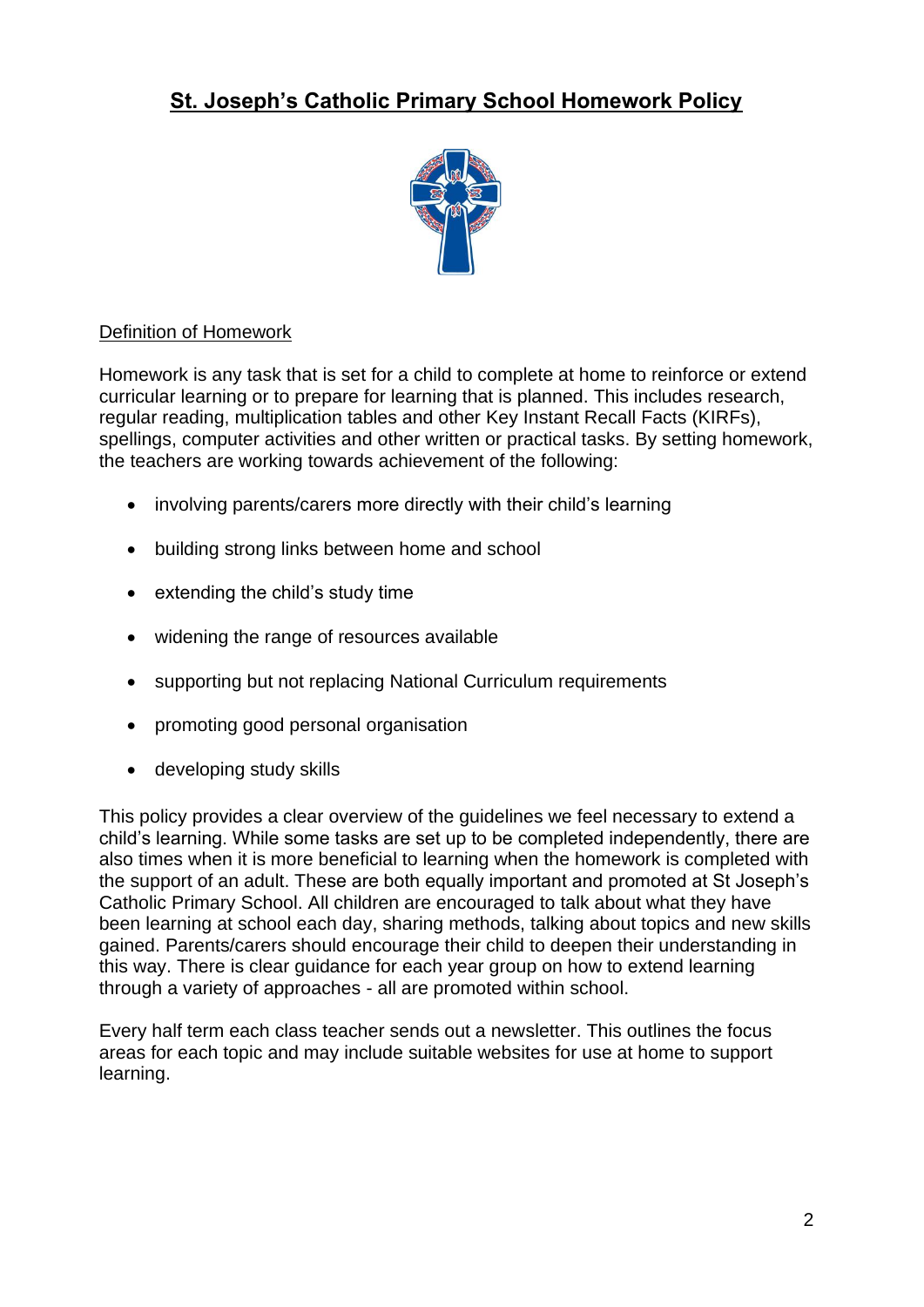Reading is vitally important. Parents/carers can play a major part in their child's acquisition and development of reading skills by sharing enjoyable books regularly with their children, talking about the pictures and stories, expressing opinions and predicting what will happen. Reading is a skill that needs developing throughout the primary years. Once children gain fluency, it is essential that parents/carers continue to support their reading by giving them access to a wide variety of texts and by discussing their reading. The Assessment Focus booklet which covers the 7 key areas assessed in the Reading Comprehension Assessment is a great tool that can be used by parents/carers to extend their child's reading. It helps to develop discussion and enhance understanding. C*opies of this booklet are available on request and on the school website.*

All classes have additional reading challenges to support the acquisition and development of reading skills. Children are encouraged to complete these reading challenges as part of their reading homework.

We recommend that parents/carers read to their children regularly as well as children reading aloud to parents/carers throughout primary school.

In all year groups it is encouraged that children engage in age appropriate practical tasks that will develop their skills across the curriculum by deepening their understanding of concepts. For example, handling money and calculating with money, telling the time and reading timetables, using a calendar, baking etc.

All pupils have a homework diary. The homework diary is mainly used by pupils to record key dates and for parents/carers and teachers to make notes as needed. It should also be used to record any comments when listening to a child read either at home or at school. All children are expected to have their reading recorded in this homework diary (UKS2 children are encouraged to completed this independently). Homework diaries are checked and signed weekly and should also be signed weekly by a parent/carer. In some classes, the weekly spelling and/or KIRF-mental maths scores may also be recorded in the diary.

Pupils will be strongly encouraged by their teacher to complete homework assignments and the support and encouragement of parents/carers in this respect is vital. If any child persistently fails to do homework the parents/carers will be contacted by the classroom teacher.

At different times of the year, pupils are asked to learn assembly parts, songs words and prayers. These will need to be practised at home as well as in school

#### Feedback on Homework

All pupils will receive feedback on their homework. Due to the variety of different types of homework, the nature of the feedback may be one or more of the following:

- verbal either individual, group or whole-class
- written marking on the work
- comments in the homework book/file/on the sheet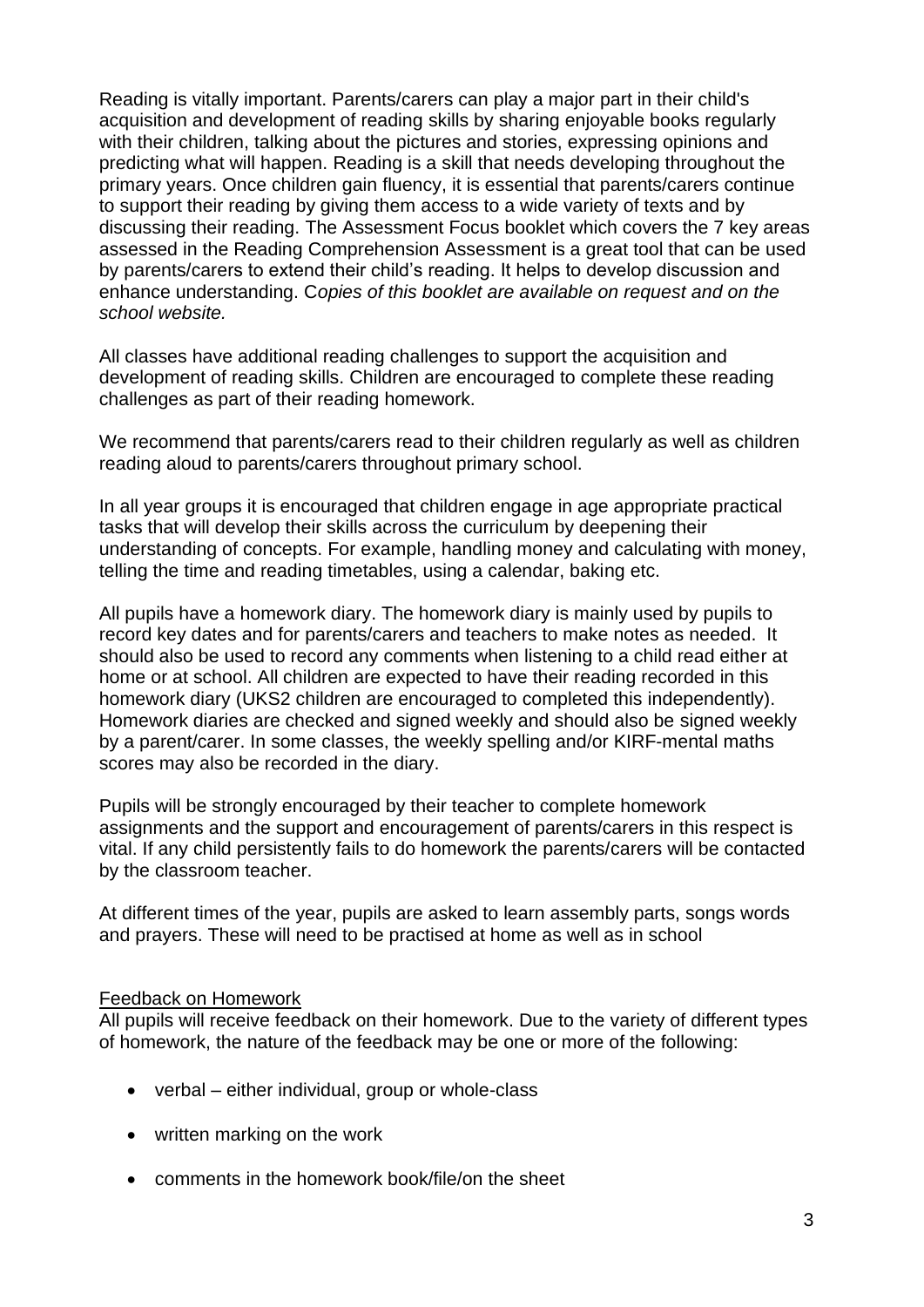- marked by the pupil in a whole-class/group feedback
- some tasks completed as homework are used to directly support tasks followed up at school. In this instance it is more suitable to mark the piece of work created in school rather than the research carried out at home.

### **Appendix One**

## **Foundation Stage**

#### **Nursery (Foundation 1)**

- Homework in Foundation 1 involves inviting children to bring in items of interest/ books etc from home to support children's current interests and fascinations.
- We invite parents and carers to contribute to their child's profile (learning journey) to support close home/ school links and to mark significant milestones. We have proud clouds which are available to celebrate children's achievements.
- Staff value all contributions from home where we can see a wider picture of the individual child's development. We build on these contributions which help us to support children's learning and to note next steps.
- Parents/carers should read regularly to their children (we recommend a bedtime story every night).

#### **Reception (Foundation 2)**

.

- Children are expected to practise their reading with a parent/carer five times a week. Children will be given two new reading books to read at home every other week.
- Regularly practise their 'Tricky words' encouraging the children to learn the words off by heart.
- Spelling Shed, Mathletics, Reading Eggs and KIRFs activities will be set for children to work through at their own pace.
- Children are encouraged to complete a task related to the topic covered in class. This can be presented in a variety of ways.
- Children are invited to bring books into school that are linked to topics.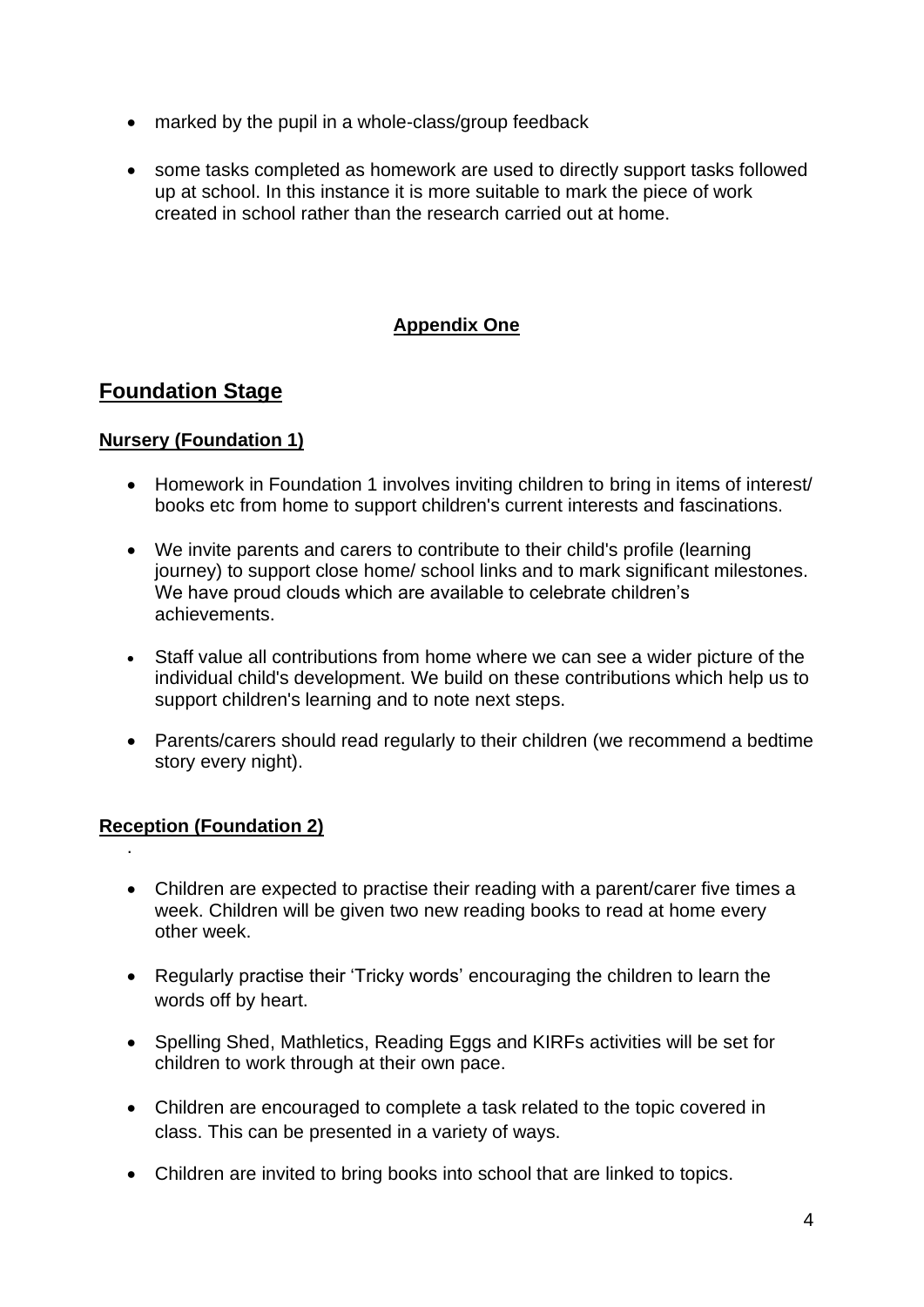#### EXTENSION:

- 1. Time can be spent asking the child questions about what they have read.
- 2. Children can find further words that fit the sound that is being focused on -found in their sound book.
- 3. Children can work on their KIRF targets at home to develop their instant recall.
- 4. Children are invited to record and share holiday news.

### **Appendix Two**

## **Key Stage 1**

#### **Year One**

- Pupils are expected to read a reading scheme book with a parent/carer five times per week for at least 10 minutes. Some time should be spent asking the child questions about what they have read. Reading prompts can be used to support this and the class teacher will send a copy of these home at the start of the academic year. Children will have two new reading books to take home every other week.
- Spellings/phonic sound homework are given out each week. These should be practised throughout the week with the support of an adult in preparation for a test.
- Mathletics and Spelling Shed homework will be set for each child.
- Reading Eggs will also be set as homework for each child.
- Pupils have individual KIRF Maths targets to help build their mental Maths recall. These should be regularly practised at home.
- Other homework tasks may be set during the year once the children have settled into Year 1. These could be linked to English, Maths or a task linked to our creative curriculum or topic work.
- Practise any possible Maths in everyday situations. For example, telling the time, weighing/measuring, using coins to pay for items and receiving change.
- Pupils are welcome to bring in any relevant books linked to our English/topic work to share with fellow pupils.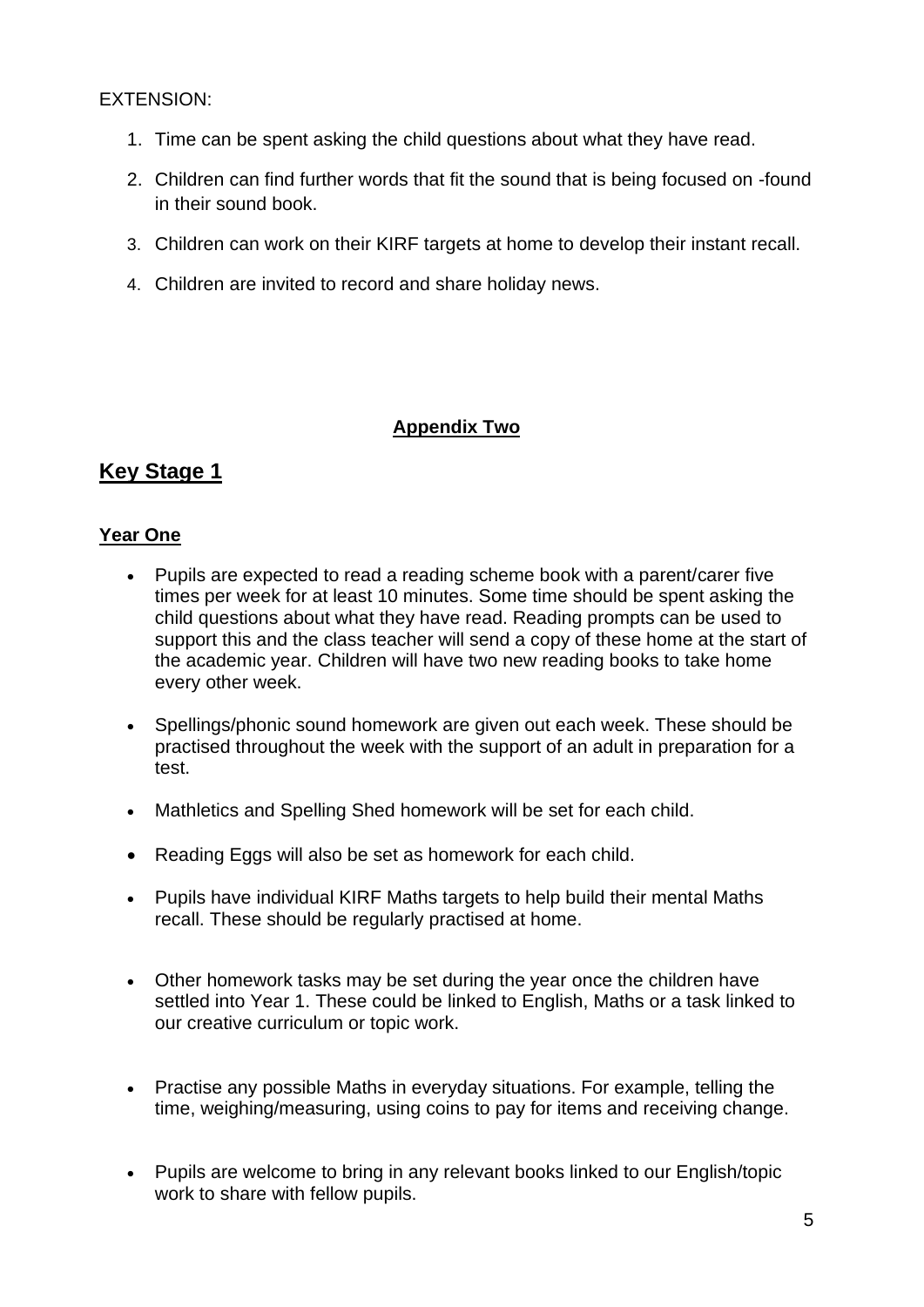#### EXTENSION:

- Further reading and questioning of the child's reading book or different reading materials from home is encouraged.
- 2. Some children may be asked to complete book reviews as and when required.
- 3. Spend extra time working on their KIRFs at home playing speed round games with parents/carers.
- Spend additional time using Mathletics or Spelling Shed.

#### **Year Two**

- Pupils are expected to read a school reading scheme book with a parent/carer five times per week for at least 10 minutes. Some time should be spent asking the child questions about what they have read. Reading prompts can be used to support this and the class teacher will send a copy of these home at the start of the academic year. Children will have two new reading books to take home every other week.
- Spellings are given out each week. These should be practised throughout the week with the support of an adult in preparation for a test. Spelling Shed activities are set each week.
- Children will have weekly tasks set on Mathletics and Reading Eggs which are to be completed online.
- English or Maths activities will be sent home fortnightly. This work will be linked to areas from the curriculum or from the current topic in Year 2.
- Pupils have individual KIRF maths targets to help build their mental maths recall. These should be regularly practised at home. These KIRFs are directly applied to maths sessions in class.
- After Christmas, children will start receiving sample SAT papers to practise at home. This is a key part of the Year 2 curriculum as we work towards the SATs in May. Parents/Carers should work with their child to read though the questions in order to gain as much practise as possible.

- 1. Parents/carers can use the reading prompts to develop deeper discussion about their child's reading book to deepen their understanding of texts.
- 2. Spend additional time recalling their KIRF target playing speed round games with parents/carers and applying to other areas of maths.
- 3. Spend additional time using Mathletics, Spelling Shed or Reading Eggs.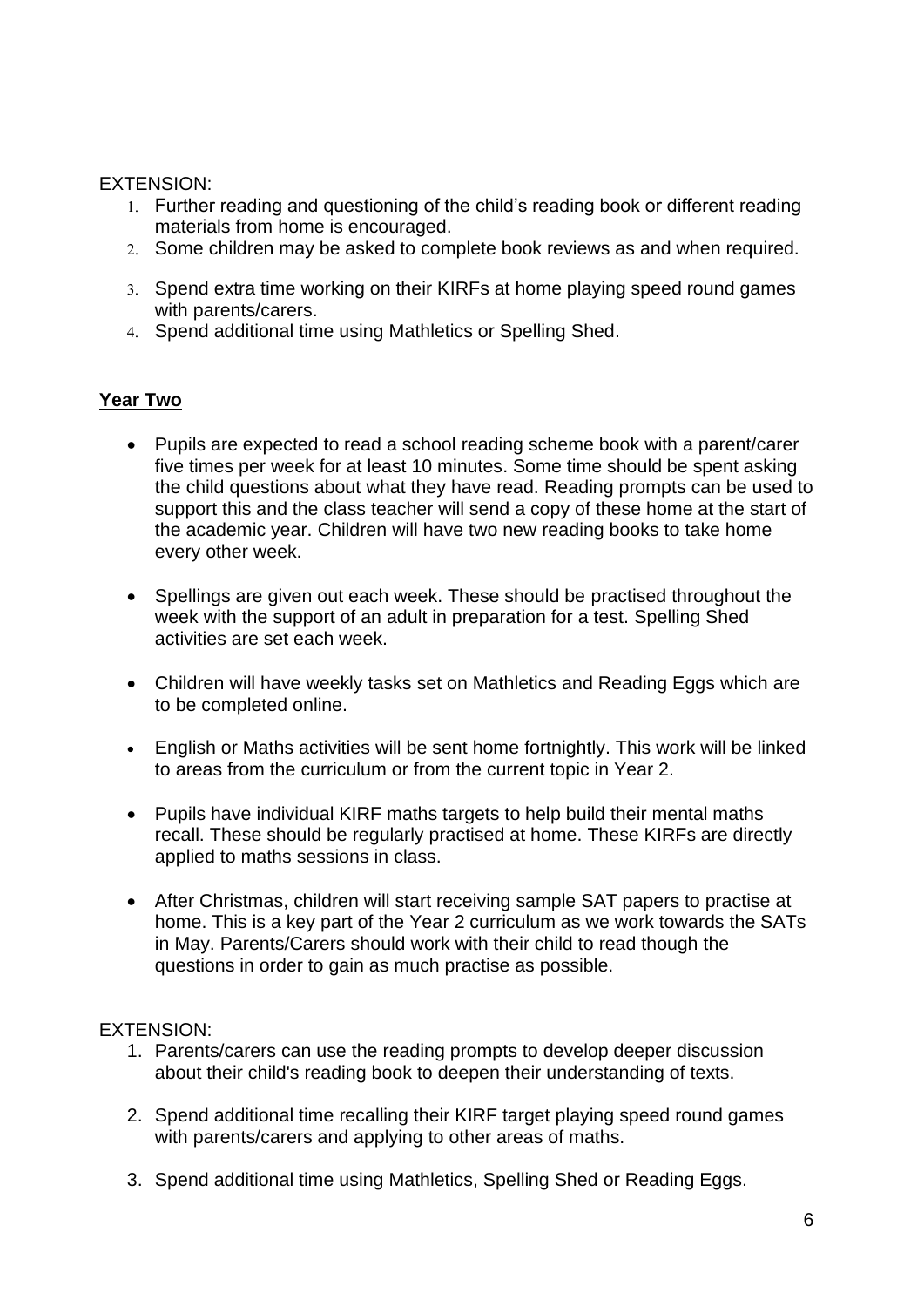4. All pupils should be using joined up handwriting in Year 2 and parents should encourage this as much as possible when practising at home. Worksheets and guide lines will be given out at the beginning of the year as an example to use at home.

### **Appendix Three**

## **Lower Key Stage 2**

#### **Year Three**

- The school reading book should be read at least five times per week with an adult for a recommended time of 15 minutes. Time should be spent questioning the child using the guided reading question prompt to extend and challenge a range of reading skills. The class teacher will send these prompts home to parents at the start of the academic year. We also encourage our children to read frequently at home, with a book of their choice.
- Spellings are given out each week. These should be practised throughout the week with the support of an adult in preparation for a test. Pupils are encouraged to apply learnt spelling patterns/spellings in all writing tasks. Children can use the activities on Spelling Shed to support their spelling tasks.
- Children will have Mathletics and Spelling Shed online homework each week. The homework will be linked to the areas covered during the week or areas previously covered. Occasional Reading Eggs activities will also be set.
- Homework challenges will be given out. These will be related to all curriculum areas. Pupils will be given time to complete the challenge in any way they choose. It is expected that the effort that is put into this homework reflects the amount of time they are given. The challenge can be completed by the child independently or in collaboration with an adult.
- Pupils have individual KIRF maths targets to help build their mental maths recall. These should be practised in short bursts of approximately 2 minutes at least 3 times each week at home. These KIRFs are directly applied to maths lessons in class.
- After Christmas Year 3 will have homework as part of their Sacramental preparation. We encourage parents to support their child with this.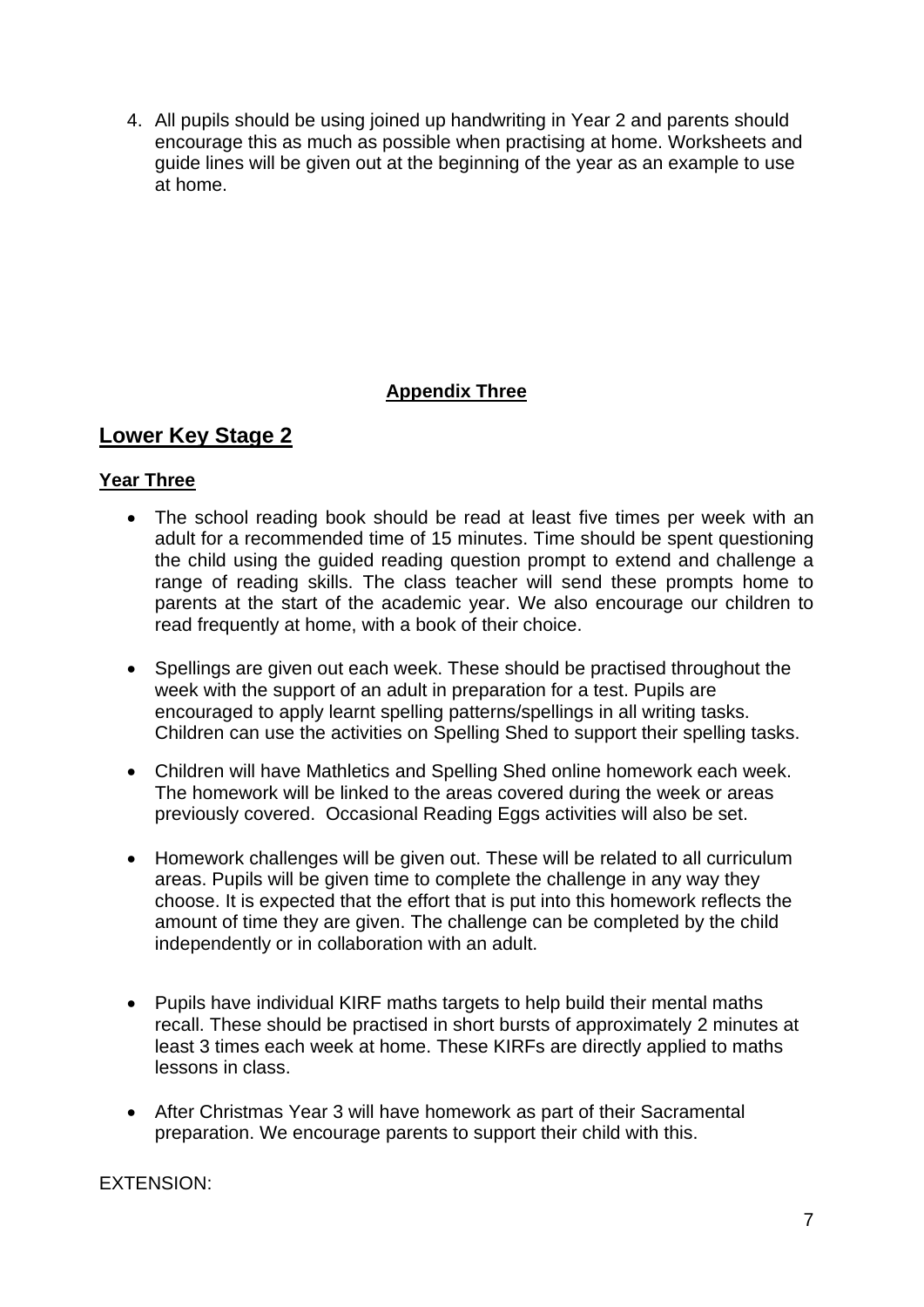- Parents/carers can use the guided reading questions to develop deeper discussion about their child's reading book to deepen their understanding of texts.
- 2. Pupils could practise words they find tricky or spelt incorrectly in a previous test.
- Parents/carers can play 'quick fire' games or ask their child questions based on their KIRF target.
- Pupils could spend additional time using Mathletics, Spelling Shed or Reading Eggs.
- 5. Pupils can practise and continue to refine their joined up handwriting at home.

#### **Year Four**

- The school reading book should be should be read at least five times per week with an adult for a recommended time of 15 minutes. Time should be spent questioning the child using the guided reading question prompt to extend and challenge a range of reading skills. The class teacher will send these prompts home to parents at the start of the academic year. Children should also be encouraged to read newspapers (First News, up to date editions available in class), magazines, recipes and a range of non-fiction book, etc.
- Spellings are given out each week. These should be practised throughout the week with the support of an adult in preparation for a test. Pupils are encouraged to apply learnt spelling patterns/spellings in all writing tasks. Children can use the activities on Spelling Shed to support their spelling tasks.
- Children will have Mathletics and Spelling Shed homework each week. The homework will be linked to the areas covered during the week. Occasional Reading Eggs activities will be set.
- Homework challenges will be given out. These will be related to all curriculum areas. Pupils will be given time to complete the challenge in any way they choose. It is expected that the effort that is put into this homework reflects the amount of time they are given. The challenge can be completed by the child independently or in collaboration with an adult.
- Pupils have individual KIRF maths targets to help build their mental maths recall. These should be practised in short bursts of approximately 2 minutes at least 3 to 4 times each week at home. These KIRFs are directly applied to maths lessons in class.

- Parents/carers can use the guided reading prompts to develop deeper discussion about their child's reading book to deepen their understanding of texts.
- 2. Pupils should practise words they find tricky or spelt incorrectly in a previous test.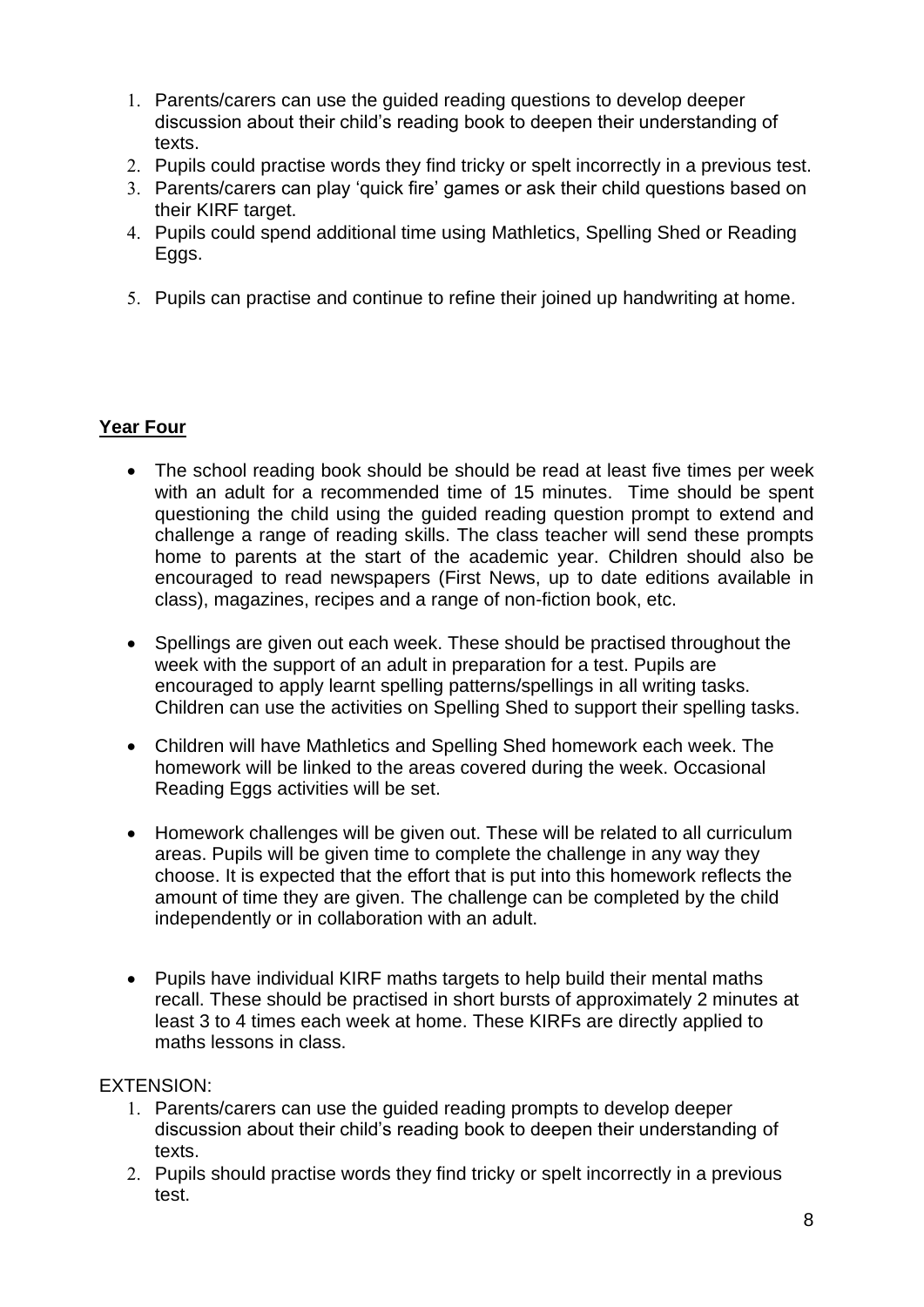- Parents/carers can play 'quick fire' games or ask their child questions based on their KIRF target.
- Pupils could spend additional time using Mathletics, Spelling Shed or Reading Eggs.
- 5. Pupils can work on their personalised writing target in any way they choose. They should be able to recall these independently or should the parent wish, request a copy from the class teacher.
- Pupils could complete further research tasks to support their learning journey within the class topics.

#### **Appendix Four**

## **Upper Key Stage 2**

#### **Year Five**

- The school reading book should be read five times a week for a recommended time of 15-20 minutes with a balance of independent reading and reading aloud to a parent. Time should be spent questioning the child using the reading question prompt to extend and challenge a range of reading skills. The class teacher will send these prompts home to parents at the start of the academic year. Children should also be encouraged to read newspapers (First News, up to date editions available in class), magazines, recipes and a range of nonfiction book, etc.
- Spellings are given out each week. These should be practised throughout the week in preparation for a test. Every child has a subscription to Spelling Shed where they can access their weekly spellings. Spelling Shed also includes other fun tasks for the children to access by choice and they will be rewarded for doing so. In the spring term, children are expected to practise their spellings on Spelling Shed.
- Children will have homework set on Mathletics each week. The homework will be linked to the areas covered during the week. Specific days for this is set out in the half termly newsletter.
- Children will have English homework each week which will be either a written task or an online task set on Reading Eggs. The homework will be linked to the areas covered during the week. Specific days for this is set out in the half termly newsletter.
- Pupils have individual KIRF maths targets to help build their mental maths recall. These should be regularly practised at home (at least 4 times per week for at least 5 minutes at a time). These KIRFs are directly applied to maths sessions in class.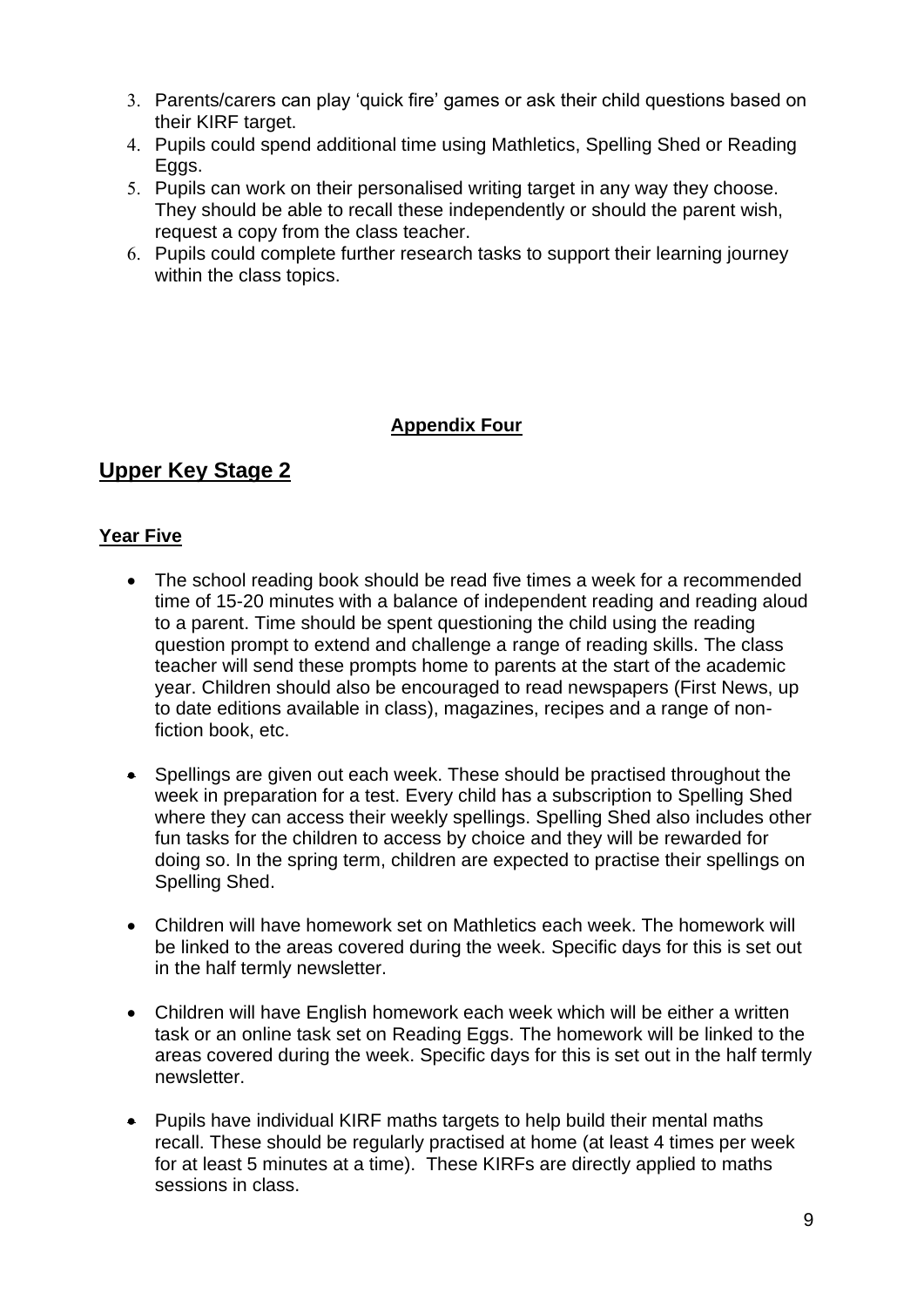• Homework challenges will be given out. These will be related to all curriculum areas. Pupils will be given time to complete the challenge in any way they choose. It is expected that the effort that is put into this homework reflects the amount of time they are given. The challenge can be completed by the child independently or in collaboration with an adult.

- 1. Parents/carers can use the guided reading prompt sheets to develop deeper discussion about their child's reading book to deepen their understanding of texts.
- 2. If spellings are not given children should practise words they find tricky or spelt incorrectly in a previous test.
- 3. Children all have individual pencil case spellings that they can work on. The children are given these from their errors in lessons.
- 4. Pupils can work on their personalised writing target in any way they choose. Children should be able to recall these independently.
- 5. Access the following websites: <http://www.bbc.co.uk/schools/ks2bitesize><http://www.mathszone.co.uk/> <http://www.woodlands-junior.kent.sch.uk/maths/wordproblems/index.html> <http://www.conkermaths.org/cmweb.nsf/pages/index.html>
- 6. Spend additional time working on their KIRF targets. Parents/carers can play 'quick fire' games or ask their child questions based on their KIRF target.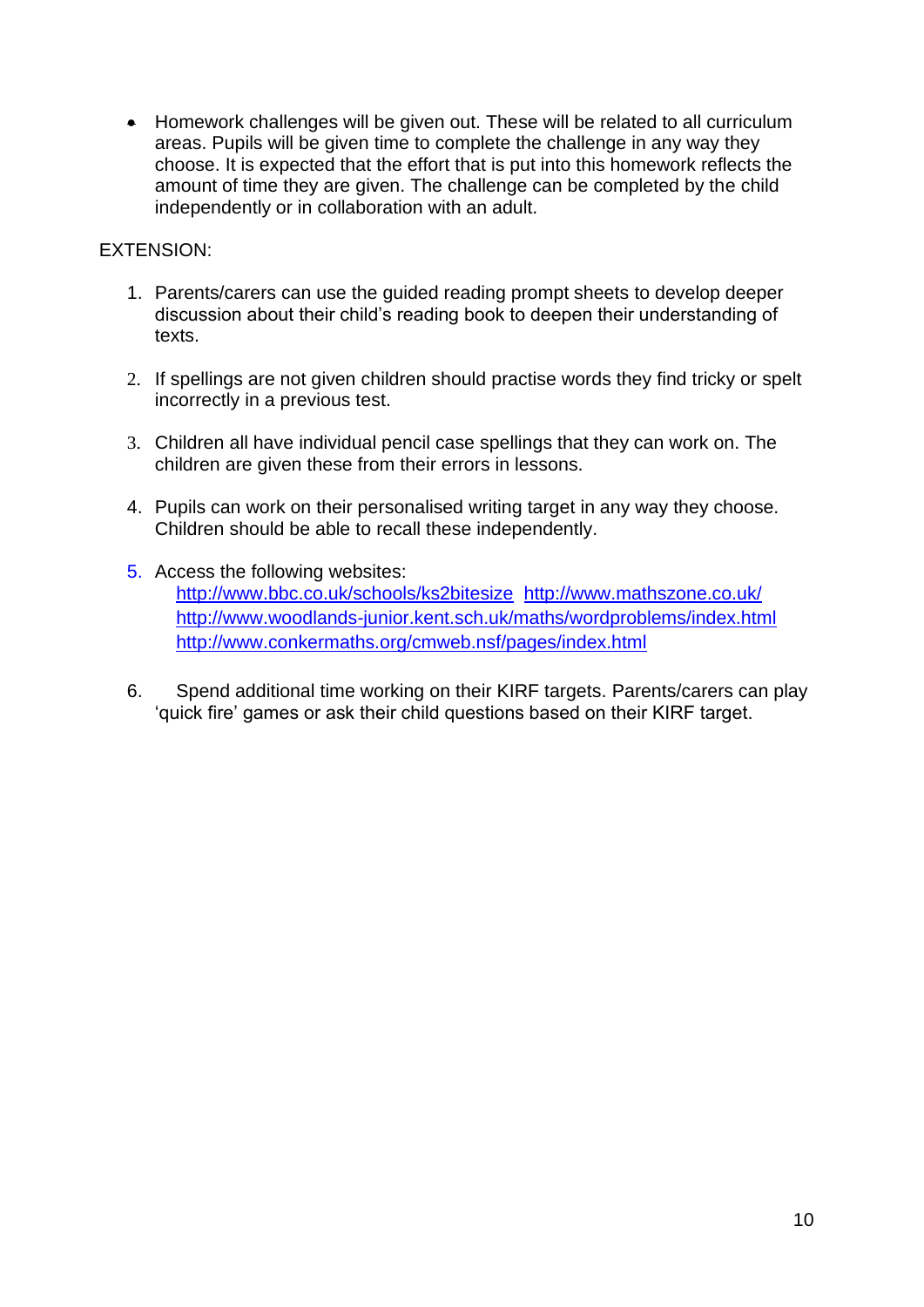#### **Year Six**

- The school reading book should be read five times per week for a recommended time of 15-20 minutes with increasing independence but adult support would be beneficial. Children should also be encouraged to read newspapers (First News, up to date editions available in class), magazines, recipes, and a range of non-fiction books, etc. The guided reading question prompts could be used to develop discussion and enhance understanding if an adult is supporting. The class teacher will send these prompts home to parents at the start of the academic year.
- Spellings are given out each week. These should be practised throughout the week in preparation for a test. Every child has a subscription to Spelling Shed where they can access their weekly spellings. Children are expected to practise their spellings on Spelling Shed. Spelling Shed also includes other fun tasks for the children to access by choice and they will be rewarded for doing so.
- Children will have Mathletics homework each week. The homework will be linked to the areas covered during the week or personalised to specific areas where each individual child needs extra practise or revision. Specific days for this is set out in the half termly newsletter.
- Children will have activities set on Reading Eggs. The homework covers a range of objectives linked to reading and SPAG. Specific days for this is set out in the half termly newsletter.
- Pupils have individual KIRF maths targets to help build their mental maths recall. These should be regularly practised at home (5 times per week for at least 5 minutes at a time). These KIRFs are directly applied to maths sessions in class.
- Homework challenges/research tasks will be given out each half term. These will be related to all curriculum areas. Pupils will be given time to complete the challenge in any way they choose. It is expected that the effort that is put into this homework reflects the amount of time they are given. The challenge can be completed by the child independently or in collaboration with an adult.
- Booster/Revision SATS classes may also set additional small tasks to finish off work started in the sessions. Completion of this is optional.

- 1. Read more frequently.
- 2. Revise the different word classes and their definitions e.g. adjectives are describing words that describe senses or nouns. Look for these in sentences.
- 3. Apply VCOP accurately by working on individual writing targets. Children can do this by composing a short piece of writing about anything of their choice!
- 4. Create sentences with parents and label the word classes.
- 5. Use the 'Maths Revision Pack' given out at the Parents' SATs Information Evening.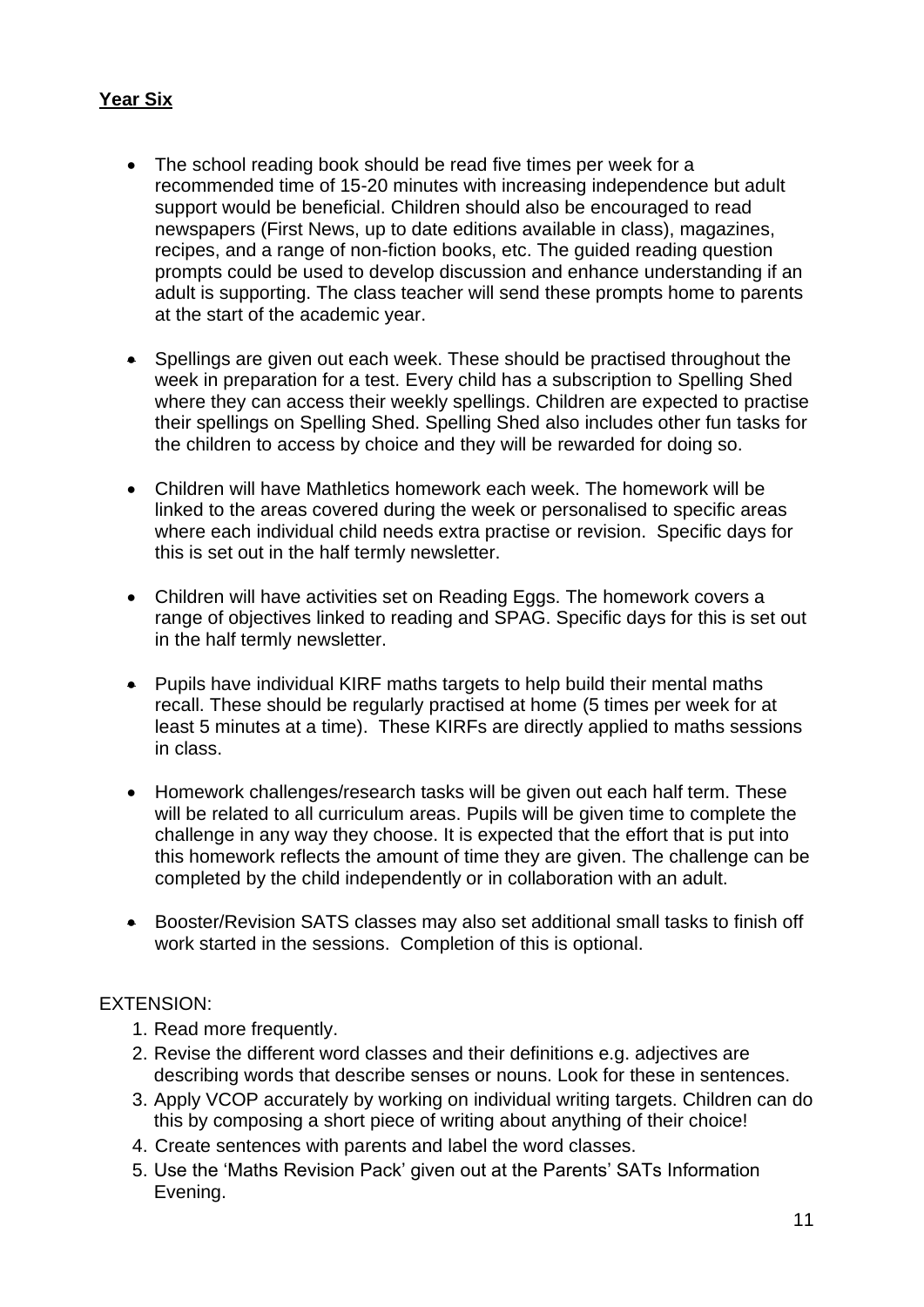- 6. Encourage the participation of everyday practical tasks such as baking = reading scales accurately, route planning  $=$  directions, using public transport  $=$ reading time tables, planning a day  $=$  telling the time.
- 7. Access the following websites:

<http://www.bbc.co.uk/schools/ks2bitesize><http://www.mathszone.co.uk/> <http://www.woodlands-junior.kent.sch.uk/maths/wordproblems/index.html> <http://www.conkermaths.org/cmweb.nsf/pages/index.html>

### **Appendix Five**